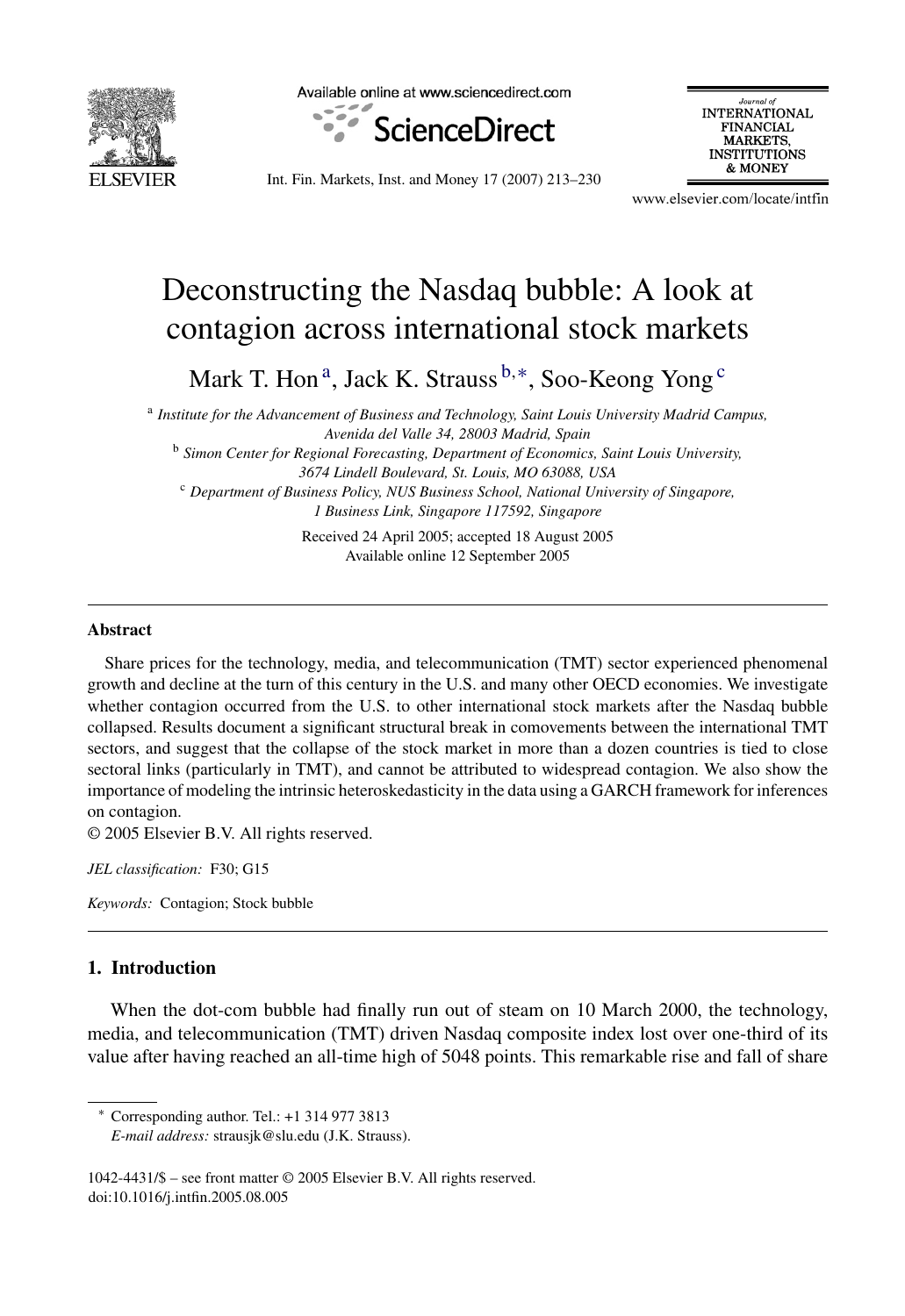prices, particularly for stocks in the TMT sector was observed in the U.S. and many other OECD economies. The aim of this paper is to examine whether contagion occurred from the U.S. to other international stock markets after the bubble collapsed.

The unanticipated collapse of the Nasdaq bubble and the ensuing cross-border transmission is relevant from a theoretical and empirical perspective, especially in view of rising correlation between international financial markets in recent decades. A large shock in the U.S. market may induce simultaneous price movements in other financial markets and lead to contagion, which has significant consequences for asset allocation. The channel through which the shock is transmitted is equally important, such as through financial markets, trade linkages or market expectations.

A traditional approach to measuring the transmission of large shocks involves the examination of changes in correlation between international stock returns. Most research on international comovements in financial markets focus directly on correlations in cross-country returns. According to the [World Bank \(2004\)](#page--1-0) definition, contagion occurs when a shock is transmitted across international markets with a significant increase in cross-country correlation during crisis times relative to tranquil times. [Corsetti et al. \(2002\)](#page--1-0) define contagion as a structural break in the data generating process of the rates of return, while [Forbes and Rigobon \(2002\)](#page--1-0) show that an increase in correlation may not necessarily point to contagion because of possible heteroskedasticity within the data. To investigate whether the technology bubble collapse in the U.S. Nasdaq resulted in an significant increase in correlation between the U.S. and other foreign stock markets, we examine the model proposed by [Forbes and Rigobon \(2002\)](#page--1-0) (henceforth F&R) that adjusts for changes in volatility before and after the TMT bubble collapsed. While this procedure for adjusting correlation coefficients is an important contribution to the correction of biases caused by heteroskedasticity in times of crises, we demonstrate that assumptions of this methodology may be invalid and lead to incorrect inferences regarding the extent of comovements across economies.

To overcome these limitations, we apply the generalized autoregressive conditional heteroskedastic (GARCH) framework that models heteroskedasticity within the sample. We also show that the GARCH parameters are substantial, significant and stable across the sample periods when testing for contagion. Further, by explicitly modeling both the heteroskedasticity process throughout the entire sample and the long-run relationship between U.S. and international stock prices using an error correction term, we show that the GARCH framework yields lower standard errors compared to the F&R procedure.

The purpose of this paper is to deconstruct the effects of the Nasdaq bubble on international economies by measuring the comovements across international equity markets. Our contribution to the academic literature is two-fold: First, we test for a break in stock return comovements across both countries and sectors to determine the extent of volatility transmission after the bubble burst. Second, our approach highlights the importance of modeling intrinsic heteroskedasticity within the data before inferences concerning comovements are made.

On the whole, we find a significant increase in transmission of shocks in the TMT sectors from the U.S. to other global markets. We also observe substantial time-varying volatility across the entire sample (not just across the two before/after samples). After accommodating for heteroskedasticity, the relationship between U.S. stock returns and other economies differ significantly in the pre- and post-bubble time period. Our findings suggest that the collapse of the stock market in more than a dozen countries is tied to close sectoral links (particularly in TMT), and cannot be attributed to widespread contagion.

The structure of this paper is as follows: The next section will provide a brief survey of the various approaches for measuring market comovements. Section [3](#page--1-0) discusses the data employed. In section 4, we discuss F&R's adjustment to vector autoregressive (VAR) estimates and the